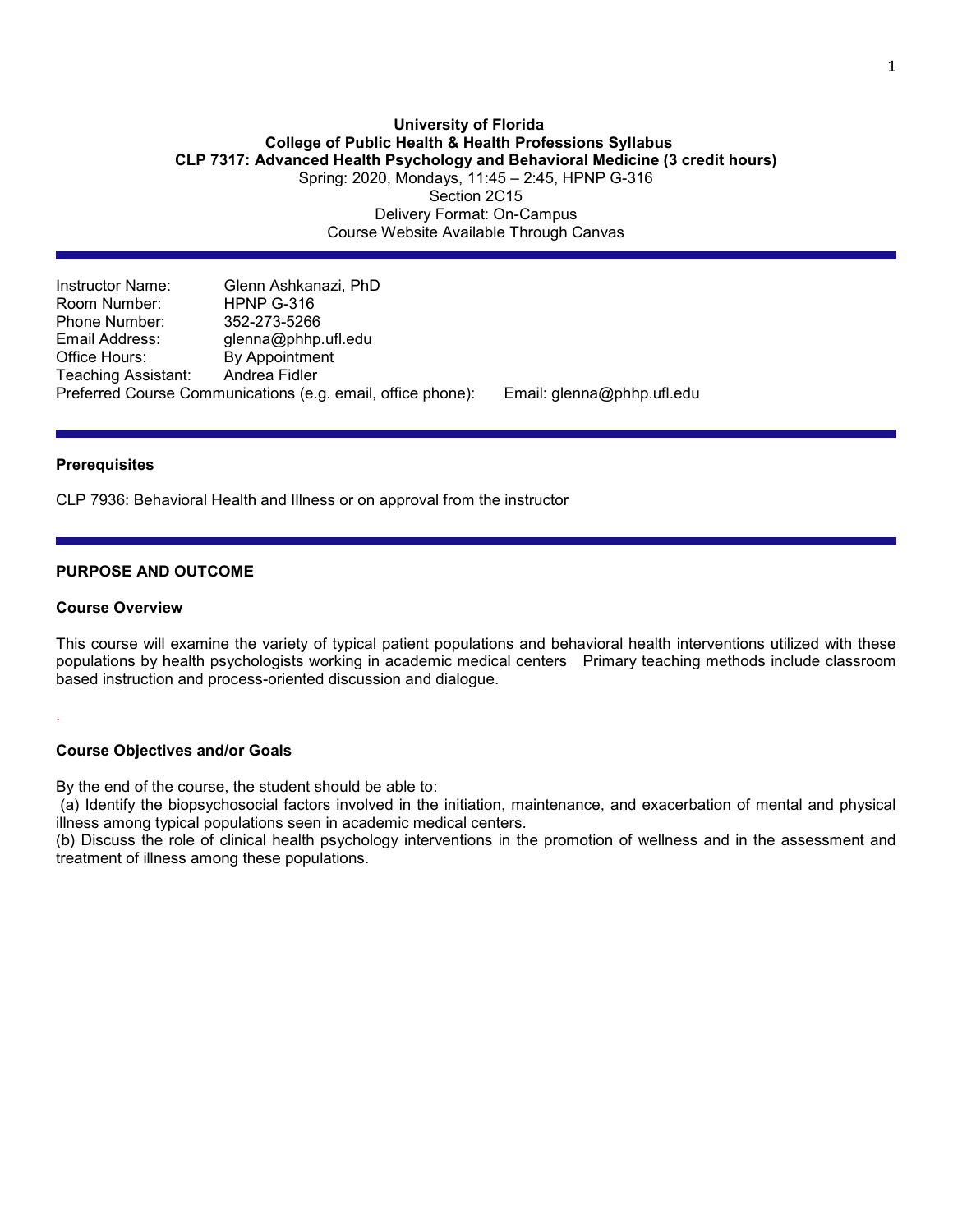# **DESCRIPTION OF COURSE CONTENT**

# **Topical Outline/Course Schedule**

| Wk             | <b>Date</b> | <b>Topic</b>                                                                                | <b>Speaker</b>    | <b>Readings</b>                                                                                                                                                                                                                                                                                                                                                                                                                                                                                                                                                                               |
|----------------|-------------|---------------------------------------------------------------------------------------------|-------------------|-----------------------------------------------------------------------------------------------------------------------------------------------------------------------------------------------------------------------------------------------------------------------------------------------------------------------------------------------------------------------------------------------------------------------------------------------------------------------------------------------------------------------------------------------------------------------------------------------|
|                |             |                                                                                             |                   |                                                                                                                                                                                                                                                                                                                                                                                                                                                                                                                                                                                               |
| $\mathbf 1$    | 1/6/2020    | Introduction<br>Food Addiction: The Construct,<br>Controversy, and Clinical<br>Intervention | Allison Holgerson | Adams, R. C., Sedgmond, J., Maizey, L., Chambers,<br>C. D., & Lawrence, N. S. (2019). Food addiction:<br>Implications for the diagnosis and treatment of<br>overeating. Nutrients, 11(9), 2086.<br>Cassin, S. E., Buchman, D. Z., Leung, S. E.,<br>Kantarovich, K., Hawa, A., Carter, A., & Sockalingam,<br>S. (2019). Ethical, Stigma, and policy implications of<br>food addiction: A scoping review. Nutrients, 11(4),<br>710.<br>Meule, A. (2019). A Critical Examination of the<br>Practical Implications Derived from the Food<br>Addiction Concept. Current obesity reports, 8(1), 11- |
| $\overline{2}$ | 1/13/2020   | Evidence-based Interventions for                                                            | <b>Kat Ross</b>   | 17.<br>Butryn, M. L., Webb, V., & Wadden, T. A. (2011).                                                                                                                                                                                                                                                                                                                                                                                                                                                                                                                                       |
|                |             | <b>Weight Management</b>                                                                    |                   | Behavioral treatment of obesity. Psychiatric<br>Clinics, 34(4), 841-859.                                                                                                                                                                                                                                                                                                                                                                                                                                                                                                                      |
|                |             |                                                                                             |                   | Jensen, M. D., Ryan, D. H., Apovian, C. M., Ard, J.<br>D., Comuzzie, A. G., Donato, K. A.,  & Loria, C. M.                                                                                                                                                                                                                                                                                                                                                                                                                                                                                    |
|                |             |                                                                                             |                   | (2014). 2013 AHA/ACC/TOS guideline for the<br>management of overweight and obesity in adults: a                                                                                                                                                                                                                                                                                                                                                                                                                                                                                               |
|                |             |                                                                                             |                   | report of the American College of<br>Cardiology/American Heart Association Task Force                                                                                                                                                                                                                                                                                                                                                                                                                                                                                                         |
|                |             |                                                                                             |                   | on Practice Guidelines and The Obesity                                                                                                                                                                                                                                                                                                                                                                                                                                                                                                                                                        |
|                |             |                                                                                             |                   | Society. Journal of the American college of<br>cardiology, 63(25 Part B), 2985-3023.                                                                                                                                                                                                                                                                                                                                                                                                                                                                                                          |
| $\sqrt{3}$     | 1/20/2020   | NO CLASS - MLK DAY                                                                          |                   |                                                                                                                                                                                                                                                                                                                                                                                                                                                                                                                                                                                               |
| $\overline{4}$ | 1/27/2020   | The Role of Neuropsychology in<br><b>Medical Populations</b>                                | Kristen Hamlet    | Roman, D. D. (2018). The role of neuropsychology on<br>organ transplant teams. Archives of Clinical<br>Neuropsychology, 33(3), 339-343.                                                                                                                                                                                                                                                                                                                                                                                                                                                       |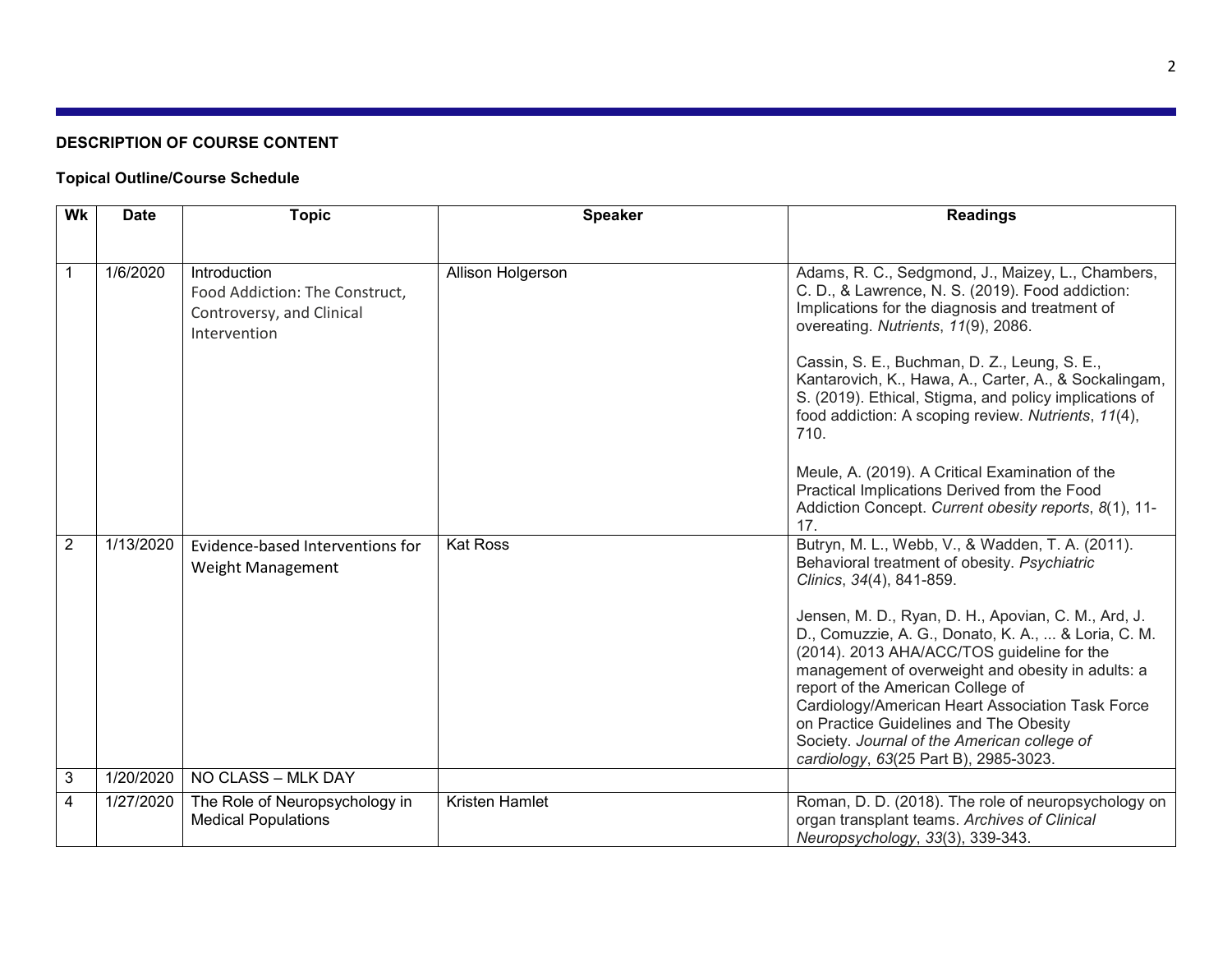| Wk             | <b>Date</b> | <b>Topic</b>                                                | <b>Speaker</b>                   | <b>Readings</b>                                                                                                                                                                                                                                                                                                                                                                                                                                                                                                                |
|----------------|-------------|-------------------------------------------------------------|----------------------------------|--------------------------------------------------------------------------------------------------------------------------------------------------------------------------------------------------------------------------------------------------------------------------------------------------------------------------------------------------------------------------------------------------------------------------------------------------------------------------------------------------------------------------------|
|                |             |                                                             |                                  |                                                                                                                                                                                                                                                                                                                                                                                                                                                                                                                                |
| 5              | 2/3/2020    | Overview of Acute and Chronic<br><b>Alcohol Effects</b>     | Jeff Boissoneault                | Oscar-Berman, M., & Marinković, K. (2007). Alcohol:<br>effects on neurobehavioral functions and the<br>brain. Neuropsychology review, 17(3), 239-257.<br>Boissoneault, J., Lewis, B., & Nixon, S. J. (2016).<br>Acute behavioral and long-term health effects of<br>moderate alcohol use in older adults. Current<br>Addiction Reports, 3(1), 62-74.<br>Zale, E. L., Maisto, S. A., & Ditre, J. W. (2015).<br>Interrelations between pain and alcohol: An<br>integrative review. Clinical Psychology Review, 37,<br>$57 - 71.$ |
| 6              | 2/10/2020   |                                                             | Jessica Payne-Murphy             |                                                                                                                                                                                                                                                                                                                                                                                                                                                                                                                                |
| $\overline{7}$ | 2/17/2020   |                                                             | Stephanie McDonough              |                                                                                                                                                                                                                                                                                                                                                                                                                                                                                                                                |
|                |             |                                                             |                                  |                                                                                                                                                                                                                                                                                                                                                                                                                                                                                                                                |
| 8              | 2/24/2020   |                                                             | Ming Hwei Yek                    |                                                                                                                                                                                                                                                                                                                                                                                                                                                                                                                                |
| 9              | 3/2/2020    | NO CLASS - SPRING BREAK                                     |                                  |                                                                                                                                                                                                                                                                                                                                                                                                                                                                                                                                |
| 10             | 3/9/2020    |                                                             | Lori Waxenberg                   |                                                                                                                                                                                                                                                                                                                                                                                                                                                                                                                                |
| 11             | 3/16/2020   | Motivational Interviewing:<br><b>Engaging with Patients</b> | Chantelle Green & Victoria Lopez | Elwyn, G., Dehlendorf, C., Epstein, R. M., Marrin, K.,<br>White, J., & Frosch, D. L. (2014). Shared decision<br>making and motivational interviewing: achieving<br>patient-centered care across the spectrum of health<br>care problems. The Annals of Family Medicine, 12(3),<br>270-275.                                                                                                                                                                                                                                     |
| 12             | 3/23/2020   |                                                             | Lisa King                        |                                                                                                                                                                                                                                                                                                                                                                                                                                                                                                                                |
| 13             | 3/30/2020   | Inpatient Consultation-Liaison                              | Alana Resmini Rawlinson          |                                                                                                                                                                                                                                                                                                                                                                                                                                                                                                                                |
| 14             | 4/6/2020    |                                                             | <b>Trish Durning</b>             |                                                                                                                                                                                                                                                                                                                                                                                                                                                                                                                                |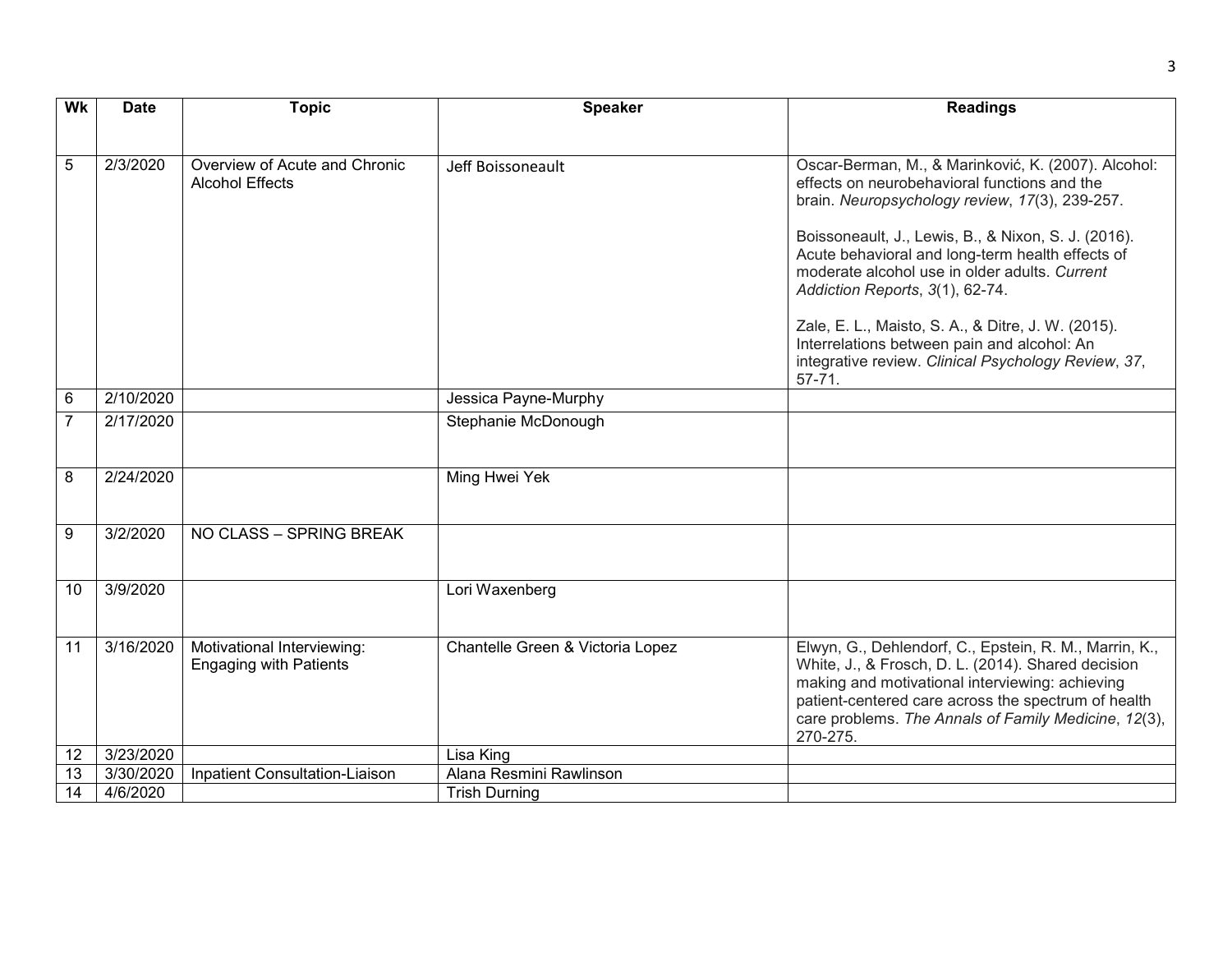| Wk | Date      | Topic                                                                                                                                               | <b>Speaker</b>    | <b>Readings</b>                                                                                                                                                                                                                                                                                                                                                                                                                                      |  |  |  |  |  |
|----|-----------|-----------------------------------------------------------------------------------------------------------------------------------------------------|-------------------|------------------------------------------------------------------------------------------------------------------------------------------------------------------------------------------------------------------------------------------------------------------------------------------------------------------------------------------------------------------------------------------------------------------------------------------------------|--|--|--|--|--|
|    |           |                                                                                                                                                     |                   |                                                                                                                                                                                                                                                                                                                                                                                                                                                      |  |  |  |  |  |
| 15 | 4/13/2020 | Pediatric Assessment and<br>Interventions: Using Type 1<br>Diabetes as an Exemplar<br>Population of What Health<br><b>Psychologists Should Know</b> | Sarah Westen      | Delamater, A. M., de Wit, M., McDarby, V., Malik, J.<br>A., Hilliard, M. E., Northam, E., & Acerini, C. L.<br>(2018). ISPAD Clinical Practice Consensus<br>Guidelines 2018: psychological care of children and<br>adolescents with type 1 diabetes. Pediatr<br>Diabetes, 19(Suppl 27), 237-249.<br>Hunter, C. M. (2016). Understanding diabetes and<br>the role of psychology in its prevention and<br>treatment. American Psychologist, 71(7), 515. |  |  |  |  |  |
| 16 | 4/20/2020 | Integrative Medicine                                                                                                                                | Irene Estores, MD |                                                                                                                                                                                                                                                                                                                                                                                                                                                      |  |  |  |  |  |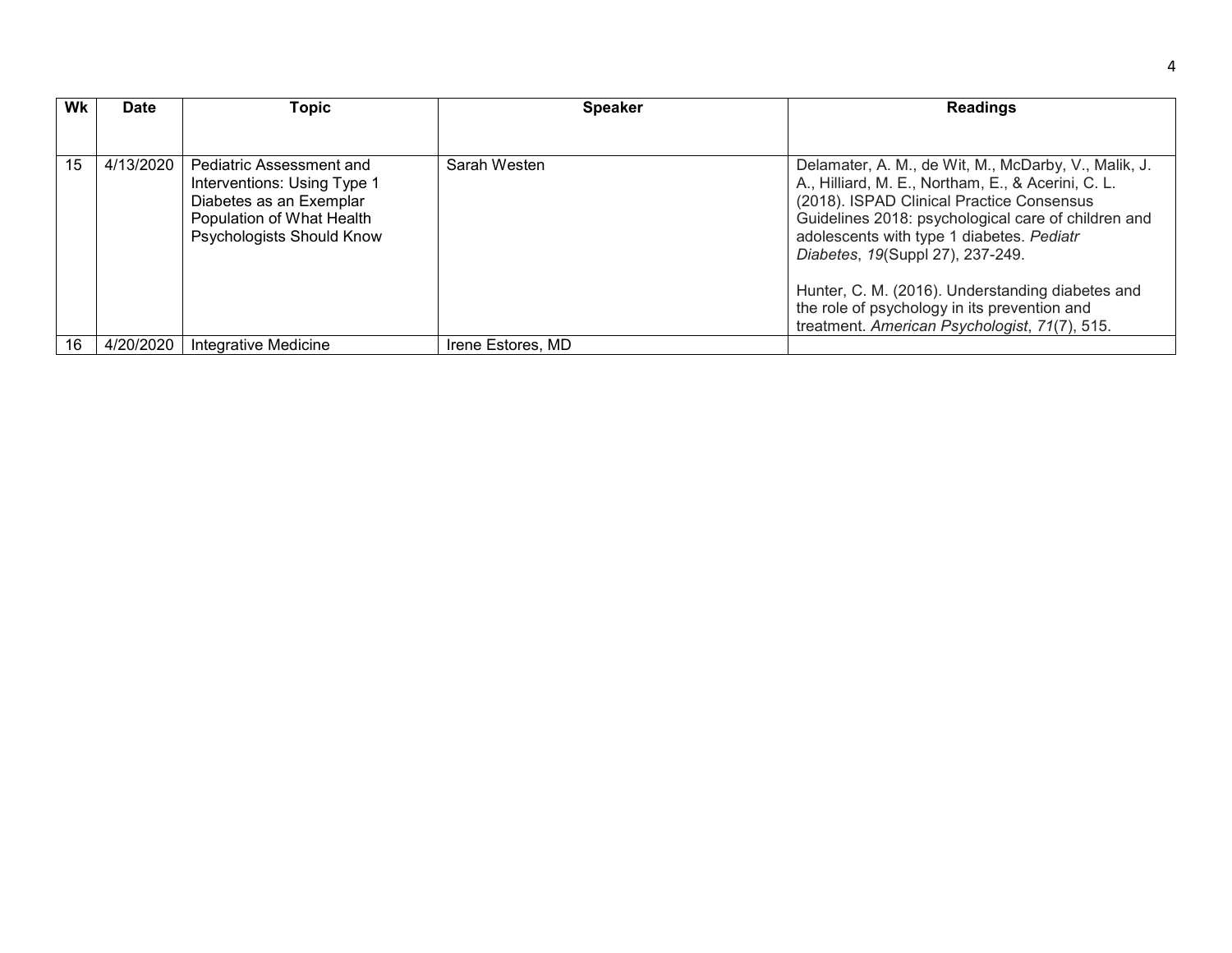#### **Course Materials and Technology**

See references at the end of this document.

For technical support for this class, please contact the UF Help Desk at:

- Learning-support@ufl.edu
- (352) 392-HELP select option 2
- [elearning.ufl.edu](https://lss.at.ufl.edu/help.shtml)

#### **ACADEMIC REQUIREMENTS AND GRADING**

#### **General Note**

In order to complete the objectives and goals for this course, students must be currently treating an adolescent or adult patient with significant comorbid physical and mental health concerns. Students will be asked to present their patients briefly in class on 1/27/2020, and Dr. Ashkanazi will advise whether these patients meet criteria for the learning objectives of this course. If a patient does not meet criteria, students will be asked to select another patient and have him/her approved. Students are responsible for obtaining permission from the supervising faculty member to use the patient for course purposes, which should be provided to Dr. Ashkanazi by email by 1/27/2020.

#### **Assignments**

#### *A. Biopsychosocial Case Conceptualization (50%, 50 out of 100 points)*

Students will develop a comprehensive, biopsychosocial case conceptualization for a patient in the UFHealth System who is being seen for psychosocial/behavioral issues related to a *significant* physical health concern that involves significant quality of life impairments (e.g., diabetes, sickle cell disease, cancer, cardiovascular disease, epilepsy, obesity, transplant). Students are strongly encouraged to select a patient that they are currently treating (with their supervisor's written permission). Students who are not currently treating any patients with health concerns should speak with Dr. Ashkanazi as soon as possible to arrange shadowing of a patient on Dr. Ashkanazi' s service for the purposes of this assignment. Students will be required to provide a brief written description of a patient (with their supervisor's written permission to use this case for this assignment) for approval early in the semester.

There are two components to this assignment. The first component is a *Written Report (25%, 25 out of 100 points).* The case conceptualization should be written in the following format:

*Presenting Problem History of the Presenting Problem Psychosocial History Medical History Psychiatric History Family Medical History Family Psychiatric History Case Conceptualization Diagnostic Impressions Treatment Plan/Recommendations Prognosis*

The *Case Conceptualization* section must consider all of the relevant biological, psychological, social, and cultural factors in the etiology, presentation, maintenance, and treatment of the psychological and physical health issues. The various content of this section must be referenced using empirically-based research articles.

The second component is an *Oral Presentation (25%, 25 out of 100 points)* derived from the written case conceptualization. Presentations should follow the written report closely and be presented using Power Point, Prezi, or another presentation software. The presentation should be 45 minutes in length (30 minutes for the presentation itself, 15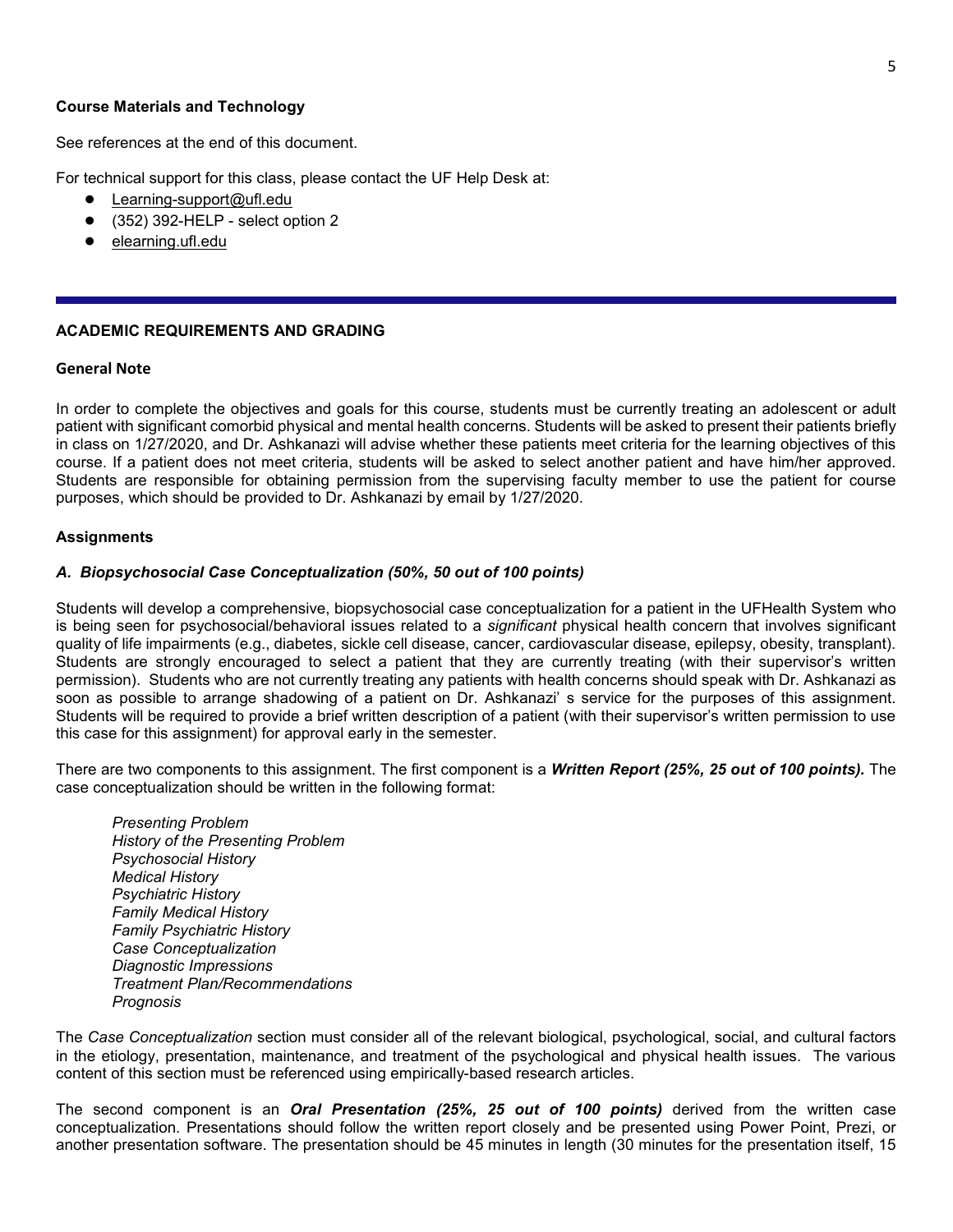minutes for questions). Criteria that will be used for grading case conceptualization are posted as a separate document on the course website.

Students will select a presentation day by 02/03/2020. Written case conceptualizations are due on the day of students' oral presentations.

# *B. Journal article review and discussion (40%, 40 out of 100 points)*

Each student will select a recently published empirical journal article on a topic related to health psychology. Students will select a presentation day by 02/03/2020. He/she will provide a pdf of the article to Dr. Ashkanazi and the class at least one week prior to his/her assigned discussion date. On his/her assigned discussion date, he/she will facilitate a class-based discussion and critical analysis of the research described in the article, including its background/significance, methodology, results, and implications. The expected length of this discussion is approximately 20 minutes but may be slightly shorter or longer. The student will be graded on his/her understanding of the article under review as well as his/her ability to stimulate and facilitate a critical dialogue on the article. This *Student-Facilitated Journal Article Discussion is worth 20% of students' total grade (20 out of 100 points).*

The student will also submit a *Journal Article Written Review (20%, 20 out of 100 points)* of the manuscript one week prior to their presentation. The review should be no more than 2 pages, single-spaced, using 11 pt. Arial font, 0.5" margins. The review should be written as if it were a review of an initial manuscript submission to a journal (see course website for review criteria). The review will be graded on the breadth and depth of coverage of relevant review criteria and the process by which strengths/weaknesses are communicated. Students should approach this review with the following questions in mind: What does this article communicate about patients with this physical health issue? To what extent does this research advance the health and well-being of patients? How clinically significant is this research?

# *C. Class participation (10%, 10 out of 100 points)*

Students are expected to participate in class discussions in a meaningful way during every class.

### **Grading**

| <b>Requirement</b>                                                        | <b>Due Date</b>                                                       | Points, % of Final Grade      |
|---------------------------------------------------------------------------|-----------------------------------------------------------------------|-------------------------------|
| <b>Student-Facilitated</b><br><b>Journal Article</b><br><b>Discussion</b> | $1/13/2020 -$<br>4/20/2020                                            | 20 points, 20% of final grade |
| <b>Written Journal Article</b><br><b>Review</b>                           | One-Week<br>Following<br>Student-<br>Facilitated<br><b>Discussion</b> | 20 points, 20% of final grade |
| <b>Oral Case</b><br>Conceptualization                                     | $1/13/2020 -$<br>4/20/2020                                            | 25 points, 25% of final grade |
| <b>Written Case</b><br>Conceptualization                                  | $1/13/2020 -$<br>4/20/2020                                            | 25 points, 25% of final grade |
| <b>Class Participation</b>                                                | Ongoing                                                               | 10 points, 10% of final grade |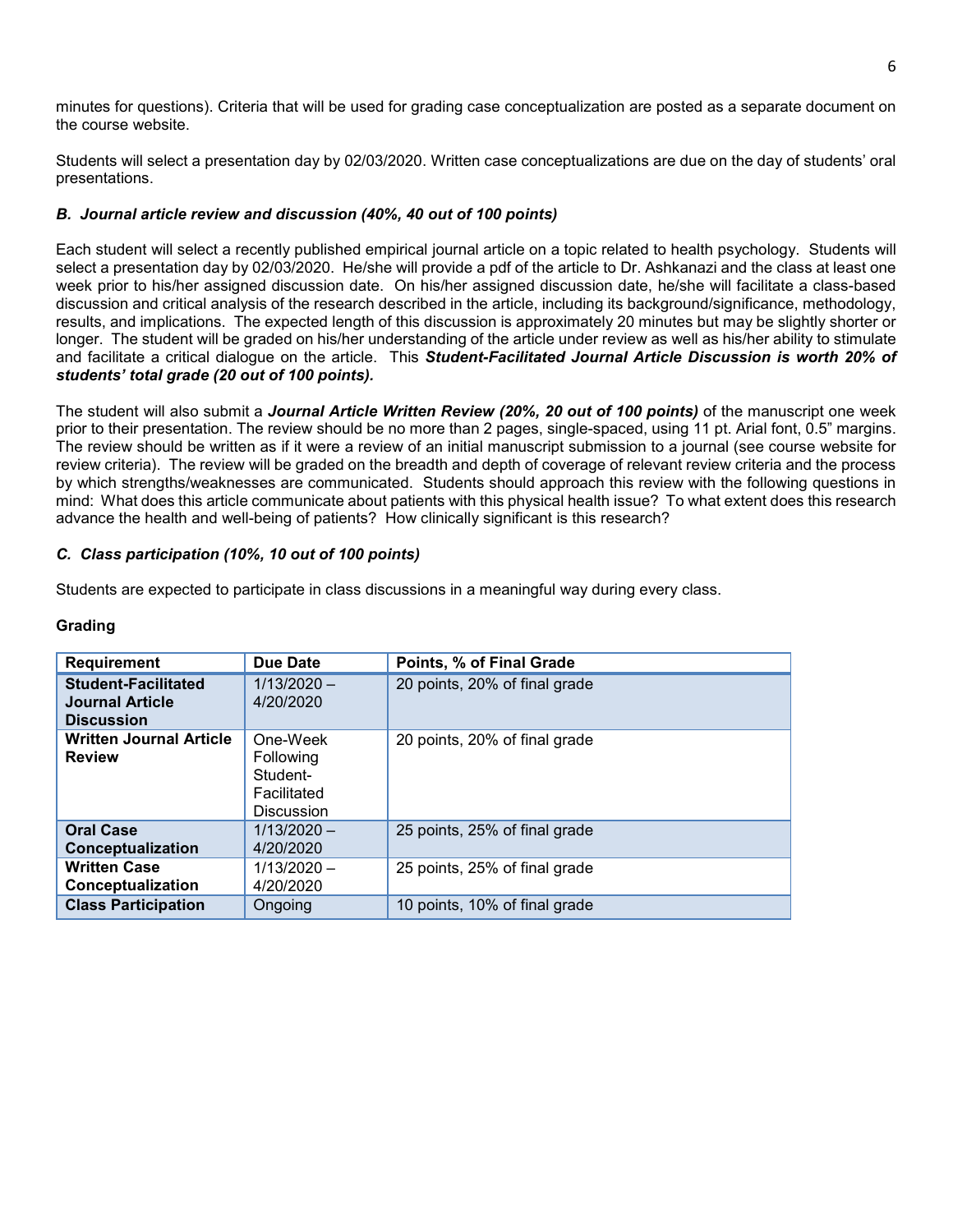Points earned to letter grade conversion:

| <b>Points</b>   | $93-$ | $90-$ | $87 -$ | 83- | 80- | 77-  | 73-         | 70-              | $67 -$ | 63- | 60-  | <b>Below</b>  |
|-----------------|-------|-------|--------|-----|-----|------|-------------|------------------|--------|-----|------|---------------|
| earned          | 100   | 92    | 89     | 86  | 82  | 79   | 76          | 72               | 69     | 66  | 62   | 60            |
| Letter<br>Grade | A     | $A-$  | B+     | B   | B-  | $C+$ | $\sim$<br>ັ | $\sim$<br>$\sim$ | D+     | ◡   | – ∪− | <b>.</b><br>− |

Letter grade to grade point conversion:

| Letter<br>Grade        | $\overline{\phantom{a}}$ | А-   | $B+$ | В         | B-   | $C+$ | ◠<br>v          | $c-$ | D+   | D              | D-   | Е   | <b>WF</b> |     | <b>NG</b> | S-  |
|------------------------|--------------------------|------|------|-----------|------|------|-----------------|------|------|----------------|------|-----|-----------|-----|-----------|-----|
| Grade<br><b>Points</b> | 4.0                      | 3.67 | 3.33 | 30<br>v.v | 2.67 | 2.33 | $\Omega$<br>Z.U | .67  | 1.33 | $\overline{0}$ | 0.67 | 0.0 | 0.0       | 0.0 | 0.0       | 0.0 |

For greater detail on the meaning of letter grades and university policies related to them, see the Registrar's Grade Policy regulations at:

<http://catalog.ufl.edu/ugrad/current/regulations/info/grades.aspx>

## **Exam Policy**

Not applicable; No exams.

## **Policy Related to Make up Exams or Other Work**

Deadline extensions will be considered on a case-by-case basis for students experiencing extreme emergencies, such as a personal or family health emergency, with appropriate documentation. In the absence of an approved-extension, grades for class presentations and any written products will be reduced by 5 points (5%) for every day they are late. There will be no opportunities for extra credit in this course.

Any requests for make-ups due to technical issues MUST be accompanied by the ticket number received from LSS when the problem was reported to them. The ticket number will document the time and date of the problem. You MUST e-mail me within 24 hours of the technical difficulty if you wish to request a make-up.

### **Policy Related to Required Class Attendance**

Class attendance is strongly encouraged, as participation is 10% of your total grade. However, it is recognized that some students will be absent from classes in January due to internship interviews. In order for these classes to be excused and not count against students' class participation grades, students must provide Dr. Ashkanazi in writing of the dates they will be unable to attend class. It is expected that students will make up any missed work.

In accordance with UF policy, absences related to personal illness, serious family emergencies, conference attendance, and/or court-imposed legal obligations will be excused with proper documentation and will not count against students' class participation grades. Absences related to religious holidays will also be excused. No documentation is necessary but advanced notice is appreciated.

Please note all faculty are bound by the UF policy for excused absences. For information regarding the UF Attendance Policy see the Registrar website for additional details: <https://catalog.ufl.edu/ugrad/current/regulations/info/attendance.aspx>

## **STUDENT EXPECTATIONS, ROLES, AND OPPORTUNITIES FOR INPUT**

### **Expectations Regarding Course Behavior**

If you have a clinical urgency or emergency that you need to attend to during class time, please let Dr. Ashkanazi know before you step out of class.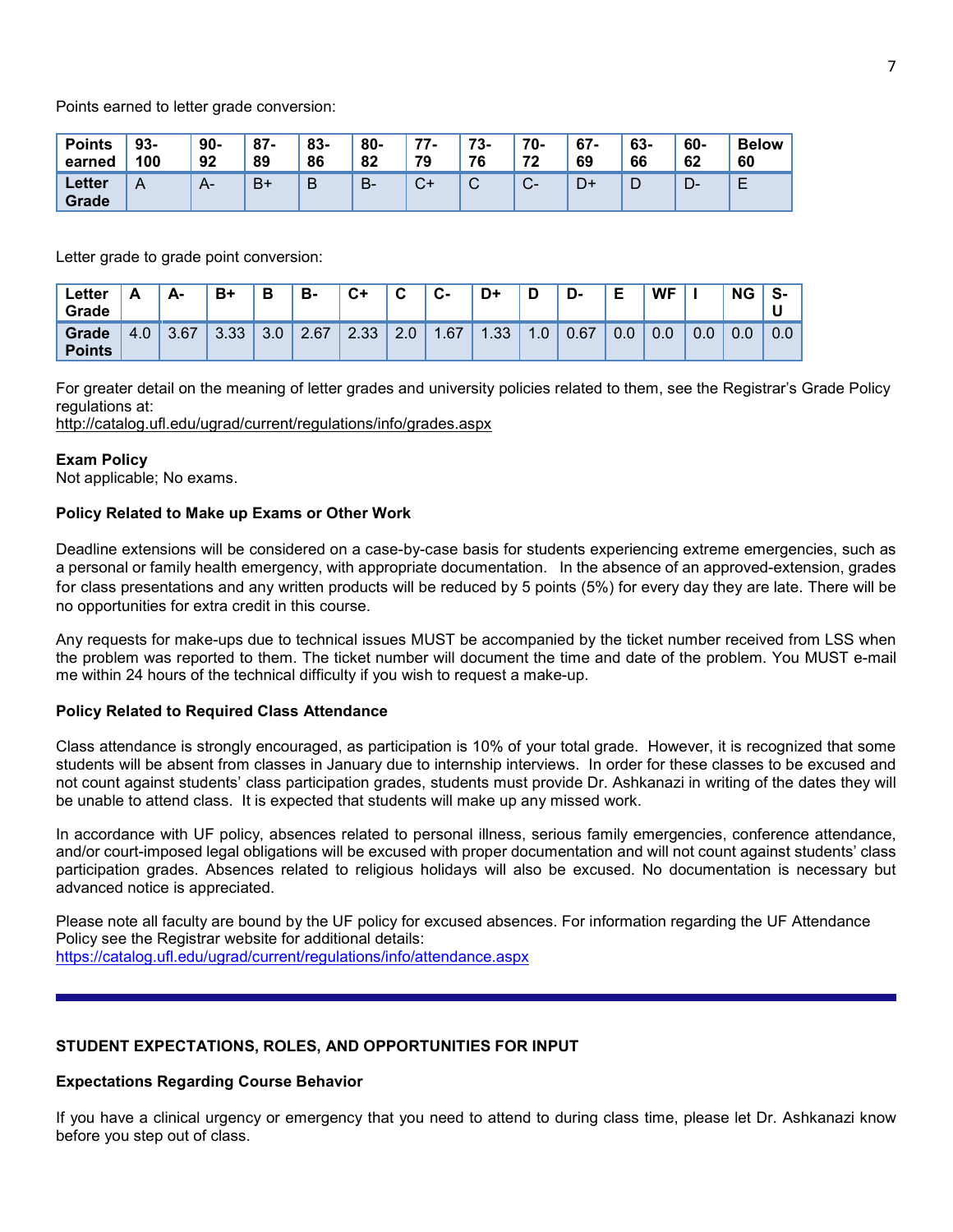Cell phones should be set to silent. If you are waiting for a phone call related to an urgent matter, please let Dr. Ashkanazi know in advance.

Use of smart phones or laptops during class to check email, browse the web, send/receive text messages, etc, will result in class participation grade reduction of 1% (1 point out of 100) per episode.

### **Communication Guidelines**

Not applicable; On Campus course.

### **Academic Integrity**

Students are expected to act in accordance with the University of Florida policy on academic integrity. As a student at the University of Florida, you have committed yourself to uphold the Honor Code, which includes the following pledge:

#### "We, the members of the University of Florida community, pledge to hold ourselves and our peers to the highest **standards of honesty and integrity**."

You are expected to exhibit behavior consistent with this commitment to the UF academic community, and on all work submitted for credit at the University of Florida, the following pledge is either required or implied:

#### **"On my honor, I have neither given nor received unauthorized aid in doing this assignment."**

It is your individual responsibility to know and comply with all university policies and procedures regarding academic integrity and the Student Honor Code. Violations of the Honor Code at the University of Florida will not be tolerated. Violations will be reported to the Dean of Students Office for consideration of disciplinary action. For additional information regarding Academic Integrity, please see Student Conduct and Honor Code or the Graduate Student Website for additional details:

<https://www.dso.ufl.edu/sccr/process/student-conduct-honor-code/>

<http://gradschool.ufl.edu/students/introduction.html>

Please remember cheating, lying, misrepresentation, or plagiarism in any form is unacceptable and inexcusable behavior.

### **Online Faculty Course Evaluation Process**

Students are expected to provide feedback on the quality of instruction in this course by completing online evaluations at [https://evaluations.ufl.edu.](https://evaluations.ufl.edu/) Evaluations are typically open during the last two or three weeks of the semester, but students will be given specific times when they are open. Summary results of these assessments are available to students at [https://evaluations.ufl.edu/results/.](https://evaluations.ufl.edu/results/) Dr. Ashkanazi will use these students' assessments to optimize the course's content and process, as well as her instruction style.

## **SUPPORT SERVICES**

#### **Accommodations for Students with Disabilities**

Students with disabilities who experience learning barriers and would like to request academic accommodations should connect with the disability Resource Center by visiting https://disability.ufl.edu/students/get-started/. It is important for students to share their accommodation letter with their instructor and discuss their access needs, as early as possible in the semester.

#### **Counseling and Student Health**

Students sometimes experience stress from academic expectations and/or personal and interpersonal issues that may interfere with their academic performance. If you find yourself facing issues that have the potential to or are already negatively affecting your coursework, you are encouraged to talk with an instructor and/or seek help through University resources available to you.